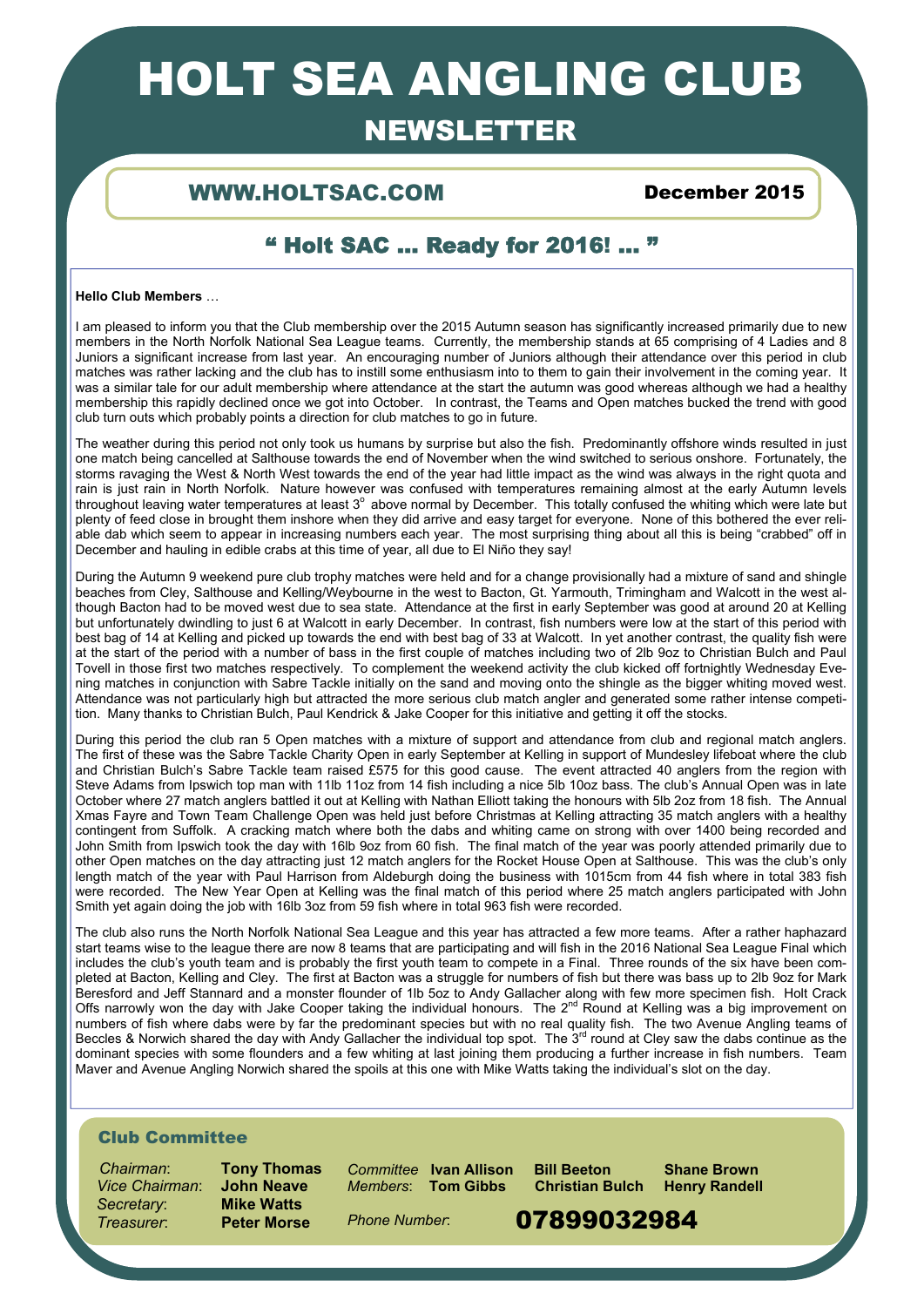# HOLT SEA ANGLING CLUB

### **NEWSLETTER**

### WWW.HOLTSAC.COM December 2015

At the end of November Holt SAC was responsible for running the National Sea League Final at Eastbourne with assistance from Anglers Den of Pevensey Bay and sponsored by TronixPro. A record total of late of 30 teams participated in a highly competitive event where the weather played its part with atrocious but challenging conditions particularly on day 2 when winds up to 50 mph were recorded. Even so there were exceptional numbers of fish, predominantly whiting being recorded with over 6000 on day 1 and just under 3000 on day 2. East Anglian League Team Breakaway convincingly took the title by winning both days with North Norfolk Lads being the top club team in  $11^{th}$  place just out of the monies. The total prize table was well over £10k and the club was commended for its flawless running of the event. TronixPro provided sponsorship for the two days and Holt SAC would like to thank George Cunningham for his support. The 2016 Final will be in North Norfolk in late November or early December and the club will again be responsible for organising the event. The 8 North Norfolk Se League teams will be participating and there is every chance that the 30 teams of 2015 will be exceeded for 2016 which would demonstrate that Holt SAC is doing its bit to keep this event alive.

At the beginning of November the club had its Annual Orford trip to which Paul Fenech from Sea Angler magazine was invited. The target for the day was of course those big or double figure codling which as is the norm did not really materialise. However, Peter Loke found a nice one of 4lb 6oz and Keith Morley, Tom Gibbs and others with slightly smaller ones. Christian Bulch managed a 2lb bass and there was plenty of dogfish. Paul Fenech also managed a small codling himself and his involvement resulted in an excellent 4 page feature in Issue 526 of Sea Angler magazine at the end of 2015 by Paul with great photography from Lloyd Rogers dubbed "Orford Away Day". Many thanks to Paul and Lloyd for putting the club on the map.

On the non-club scene, "young" Henry Randell was selected as travelling reserve for the England Youth team fishing the Worlds in Holland in October. He demonstrated his abilities by winning 5 of the 6 Practice days and coming  $2^{nd}$  in the other but surprisingly was not picked to fish in the actual event. The team took silver, who knows what the result would have been if Henry had participated. His target is now the Homes in North Norfolk in July, good luck Henry!

There are a couple of issues over the past few months that have affected our sport and there is a need to mention these and their repercussions, namely "cheating" and "bass ban". On the general match scene "cheating" has raised its ugly head in the form of reducing measuring stick length, submitting pre-caught fish for recording, retaining caught fish for re-recording, picking up washed up fish for recording and adding extra fish to match card. All of these have happened and as we know there has been some very sad consequences as a result of such actions. There is no need for such activity in our sport as it defeats the whole objective of competition and there is no evidence that this is happening in our club. However, we all know it is extremely tempting to pick up a washed up fish in front of ones buddy particularly at night but we all know that this and any of the other actions is cheating. We don't expect this from our club members but any member caught cheating will be immediately dismissed from the club and the Sea Angling match scene made aware of this action.

We are all aware of the one bass ruling per session from the start of 2015 and the total ban of the retaining of rod caught bass from 1<sup>st</sup> January to 1<sup>st</sup> July 2016 which is now EU legislation. We are also aware that this does not prevent the netting of this species along our coastline by commercials with boats under a certain size with an increased quota from last year. This is totally unfair and totally wrong but there is nothing we can do about it, it is EU law! This ruling is going to be difficult to police and we request that ALL club members remain within the law and return any caught bass to the sea during this ban period. The reputation of the club is at stake here and any club member caught breaking this law will be dismissed from the club. We have confirmation from DEFRA that we can continue to catch and release bass as actioned in all our matches.

Well that just about sums up our Autumn season, rather lengthy but we have been through 20 matches during this period. The remainder of the season will comprise of the 10 Winter Accumulator matches and final 3 rounds of the North Norfolk National Sea League. A copy of all the fixtures for this period is included with this newsletter which can also be found on the website. The AGM and Presentation Evening will be at Kelling in mid-March preparing ourselves for the coming season. A season that yet again promises to be better than ever with the prestigious North Norfolk Bass Festival in early May which as last year will also encompass the UK Ladies Championships, the North Norfolk Juniors Tournament and a new "teams of 4" event "The Shannock Quads" supported by Sheringham Carnival. There will then be the Summer activity on the beaches and the river estuary at Kings Lynn and maybe Gt. Yarmouth. There will also be the usual raft of Opens and of course the National Sea League Final in November/December so plenty of action for everyone who wants to participate whenever in 2016.

Don't forget to keep in touch with club activity through the club's website at **[www.holtsac.com](http://www.holtsac.com)** or the club's Facebook Page at **[www.facebook.com/groups/894965543883199/](http://www.facebook.com/groups/894965543883199/)** .

Hopefully see you on the beaches soon!

an

Regards, Tony Thomas **Club, Chairman**